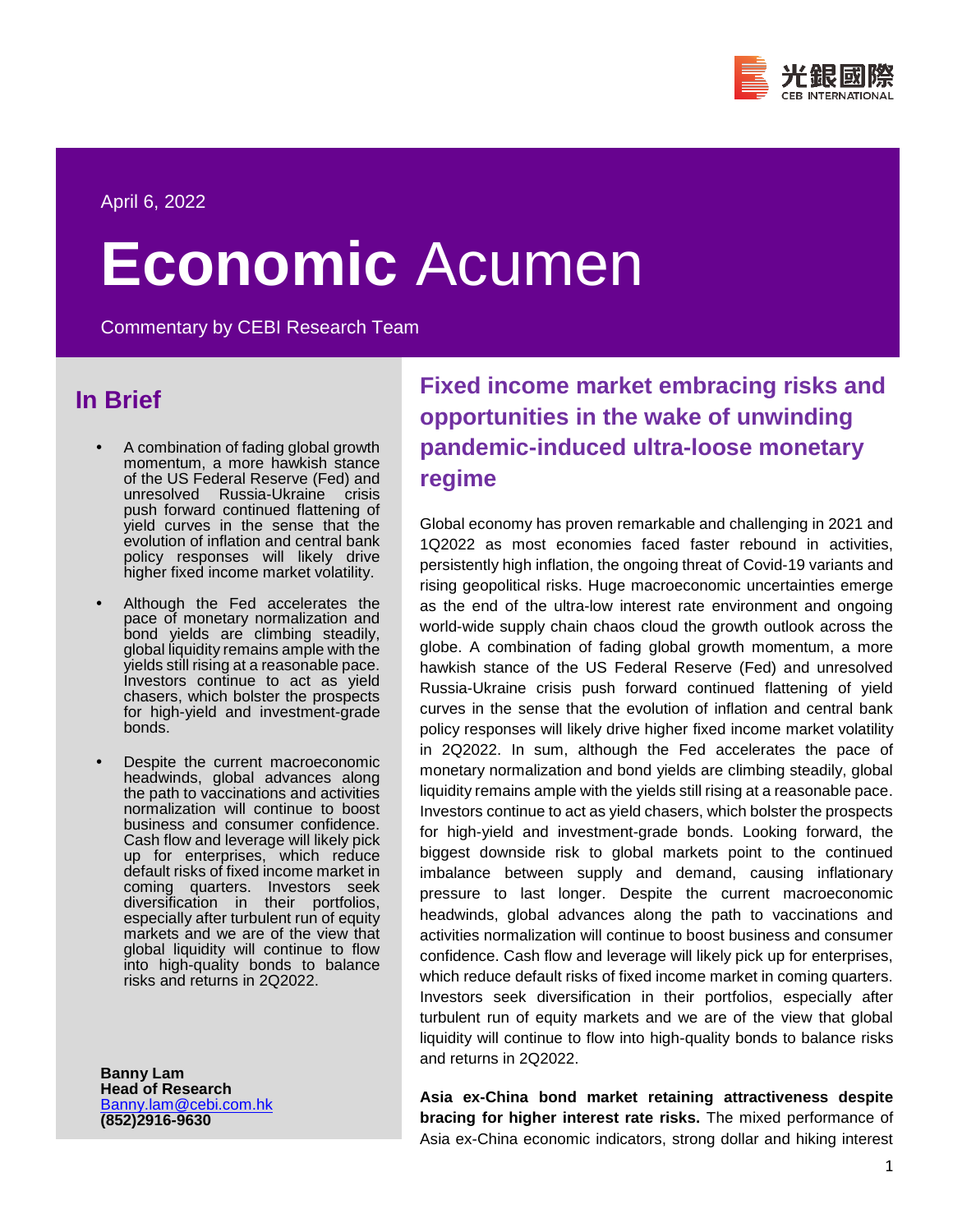

rate on the Fed's tightening as well as the threat of the pandemic trigger volatility in fixed income markets, thus posing risks and opportunities in 2Q2022. Asia ex-China economies have abandoned their zero-COVID strategies and transitioned to "living with COVID", slowly reopening their economies and borders amid rising vaccination numbers. These countries have responded with accommodative policies to support businesses and labor markets with which monetary and fiscal stimulus remains intact in driving growth of economic activities. In sum, potential interest rate shocks emerge to be the major headwind affecting the outlook of Asian fixed income investment products. Inflationary forces driven by supply chain chaos play out differently across the global economy, complicating the timelines towards activity normalization as well as the momentum of corporate recovery but improving cash flow for high-quality corporations amid economic recovery cycle offsetting the macroeconomic headwinds. Surging bond vields will ultimately drive investors towards high-quality investments on Asian investment grade products rather than government bonds, which will have substantial upside along with the path of economic rebound. In wake of an uncertain growth outlook and interest rate risk, high-quality Asian credit products should generate better risk-adjusted returns. We are of the view that the recent Russia's military actions against Ukraine and the related inflationary pressures could drive risk-off market sentiment and exacerbate short-term weakness in Asian fixed income market but it remains as one of the most attractive and resilient segments in a world of debt market, well-positioning to withstand the market turbulence in financial markets.

**Asia ESG-linked credit products embracing rapid growth.** The volume of fixed income products linked to environmental, social and governance (ESG) factors in Asia continues to demonstrate signs of rapid expansion, spurred by increased investor demand as well as the need for issuers to meet their decarbonization targets amid global efforts to combat climate change. In sum, Asia is still the world's biggest emitting region with over 50% of global emissions. The declaration on decarbonization and energy transition by China along with India's net zero commitments will continue to drive net zero emission growth amongst corporates and industry. While electrification can help reduce emissions, a shift on the supply side from coal to renewable energy sources is of paramount importance to achieve the target under which wind, solar, biomass and hydrogen are critical sectors that will require more ESG sustainable financings in the future. In sum, Asian economies recognize the importance of sustainable development, thus rolling out measures such as environmental commitments and stimulus programs with which the ESG initiative propels the fast development of ESG debt issuance. Looking forward, investors worldwide are enhancing their capital allocations to ESG-themed credit products that deliver measurable societal and environmental impacts and competitive risk-adjusted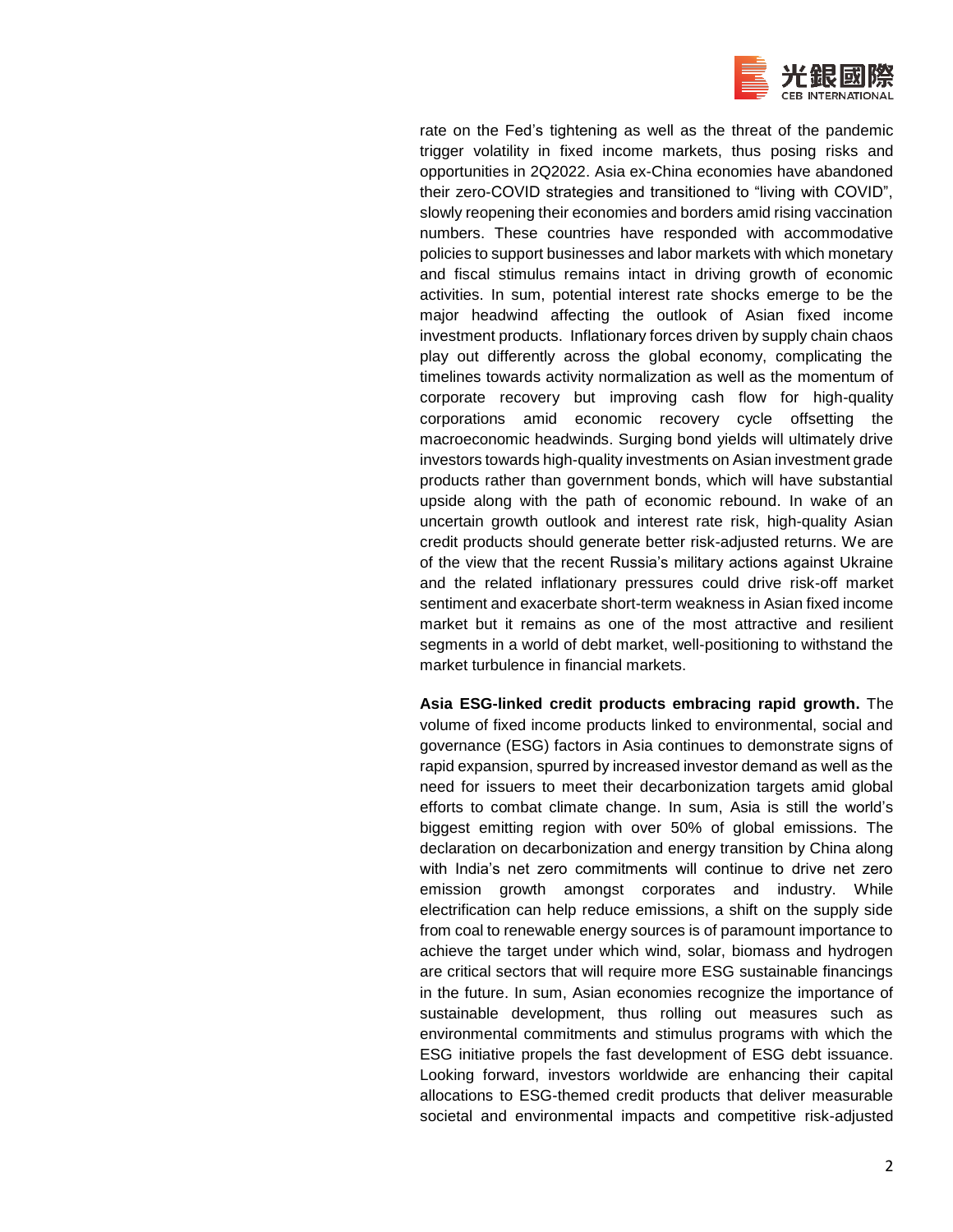

investment returns. We are of the view that Asian ESG assets will embrace booming growth in coming decades.

**China onshore bond market stepping into better position for rally amid government stimulus policy.** China's economy faces surging downward pressures on economic activities driven by fading domestic growth expectations, continued supply-chain bottlenecks, unresolved Russia-Ukraine conflict and rising US-China economic and political tensions. An economic slowdown and ongoing policy reforms are posing risks while also creating opportunities, as potential policy easing and supportive measures reverse the defensive sentiment. For China onshore RMB bond market, China's policy stance is of paramount importance in driving the growth and development. We are of the view that easy China's economic policies favor trend rally in the onshore bond market, thus deepening the size and trading. Government bond issuance should remain manageable while the amount of local government special bonds for infrastructure investment will likely increase and China's sovereign bonds are seen benefitting from slower growth and continuous foreign inflows. In sum, the People's Bank of China (PBOC) will continue to provide sufficient liquidity to the banking system, thus ensuring the attractiveness of China's bonds investment. Monetary policy support alongside a stabilized credit impulse should provide an overall impetus for China onshore fixed income market. The State-Owned Enterprises (SOE) and Local Government Financing Vehicles (LGFV) in strategically important sectors will the main beneficiaries. Looking forward, China's modest economic recovery will push forward more issuance of bonds from different sectors, which enhance greater investment allocation from both domestic and international investors.

**China offshore USD market embracing slow growth amid credit uncertainty of China's developers and the rising US interest rate risks.** The China offshore USD bond market was hit by a series of defaults and credit events caused by China's property developers and the regulatory clamp-down on various sectors in the second half of 2021 and 1Q2022. The developers were virtually facing a shutdown of bond financing channel due to the significant surge in bond yields and the widening spread in coupon rates. The panic sentiment due to weak investors' demand and their concerns over the heightened default risk alongside the U.S. hawkish pivot contributed to the tough environment on the demand side for offshore bond issuance. In sum, the current policy-tightening drive towards property sector has led to growth concerns. The PBOC has vowed to ensure a healthy development of property market by somewhat loosening credits to the sector. The government stance of a gradual easing of restrictive policies demonstrates signs of improvement in debt situation as leverage in the property sector was alleviated through consolidation and forced deleveraging. However, policy uncertainty remains as a key theme for investors, as property developers come under pressure from mounting debt maturities in 2Q2022. We are of the view that the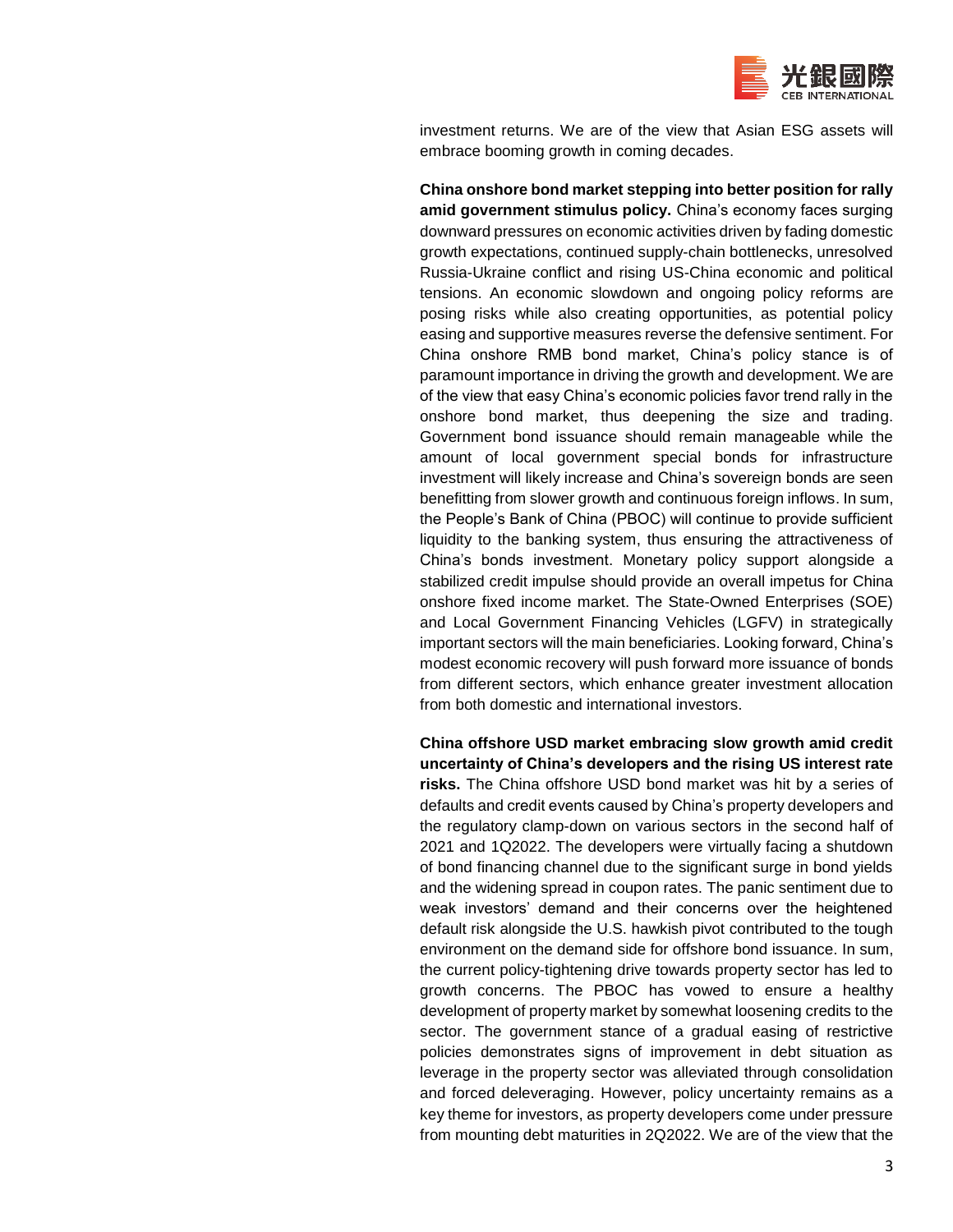

offshore dollar bond market remains sluggish and China's SOE enterprises will still be the major dollar bond issuers in 2Q2022.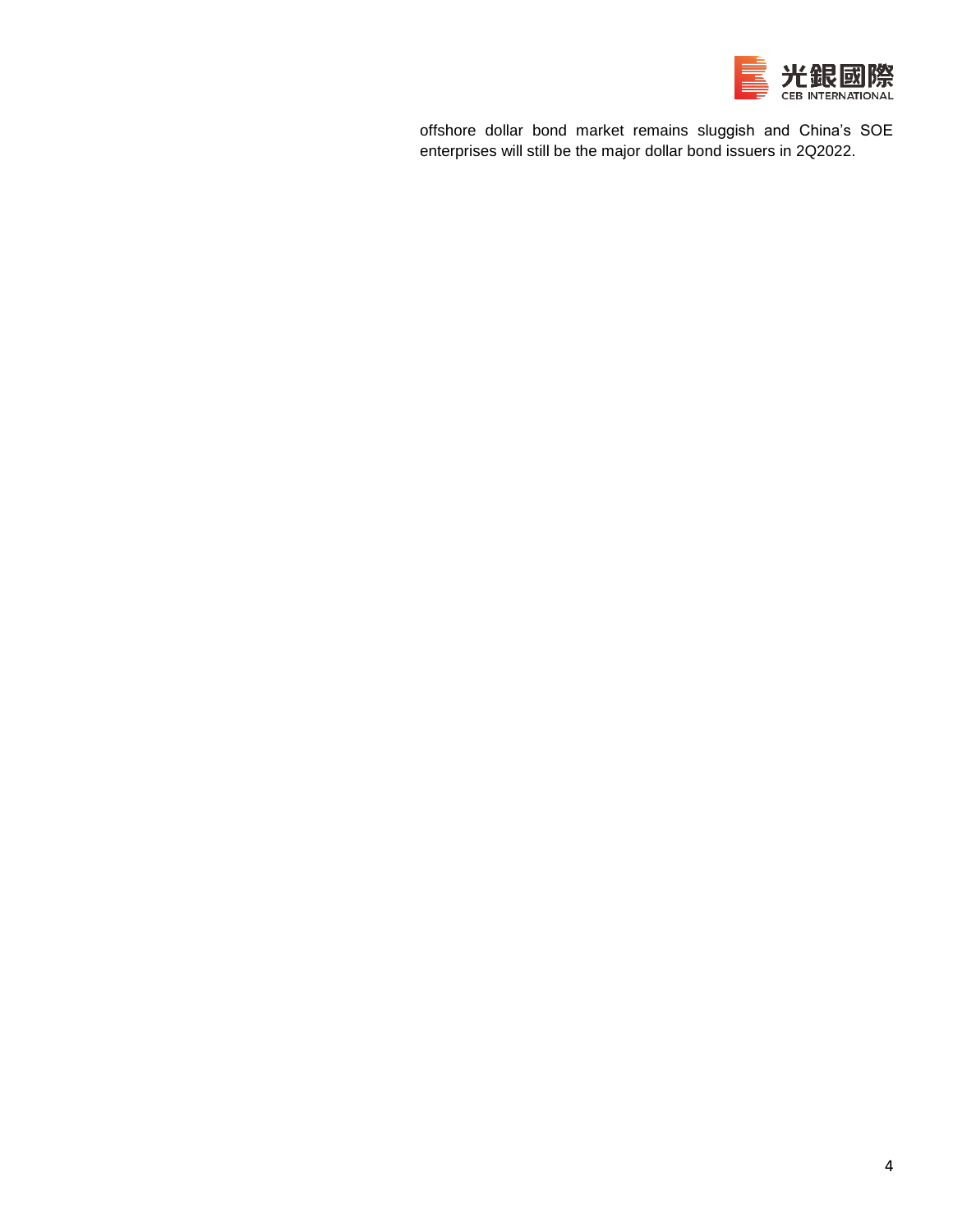





**Fig. 3: China Government yield curve (%)**







Source: Bloomberg \*5<sup>th</sup> April Source: Bloomberg \*5<sup>th</sup> April

**Fig. 2: US Corporate AAA & BAA bond yield (%)**



Source: Bloomberg \*5<sup>th</sup> April Source: Bloomberg \*5<sup>th</sup> April

## **Fig. 4: China-US Bond Yield Spread-10 year (%)**



Source: Bloomberg \*1<sup>st</sup> April Source: Bloomberg \*1<sup>st</sup> April

**Fig. 6: China Loan Prime Rate (LPR) (5 Year) (%)**

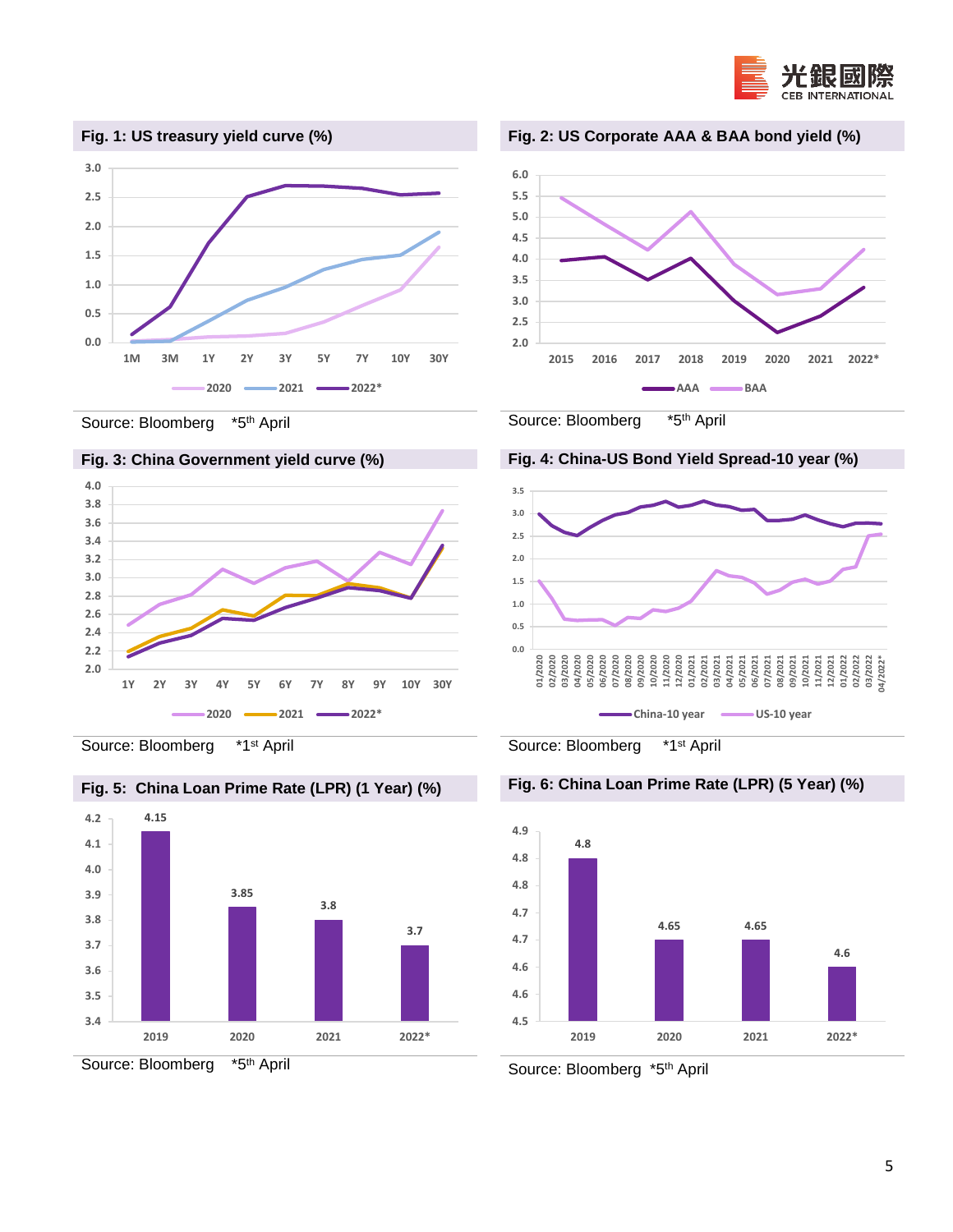

# **China economic indicators**

|                                              | 2018    | 2019    | 2020    | <b>1Q2021</b> | 2Q2021 | 3Q2021 | 4Q2021 | 2021    |
|----------------------------------------------|---------|---------|---------|---------------|--------|--------|--------|---------|
| Real GDP (YoY%)                              | 6.7     | 6.0     | 2.2     | 18.3          | 7.9    | 4.9    | 4.0    | 8.1     |
| <b>PMI</b><br>Manufacturing (%)              | 49.4    | 50.2    | 51.9    | 51.3          | 51.0   | 50.0   | 49.9   | 50.3    |
| <b>PMI</b><br>Non-Manufacturing (%)          | 53.2    | 53.5    | 55.7    | 53.4          | 54.5   | 51.3   | 52.5   | 52.7    |
| Exports (RMB YoY %)                          | 7.1     | 5.0     | 4.0     | 38.7          | 19.9   | 14.4   | 17.8   | 21.2    |
| Imports (RMB YoY %)                          | 12.9    | 1.7     | (0.2)   | 19.3          | 32.3   | 15.8   | 18.6   | 21.5    |
| <b>Trade Balance (RMB/bn)</b>                | 2324.7  | 2912.0  | 3634.2  | 710.9         | 868.9  | 1179.4 | 1612.2 | 4370.5  |
| Exports (USD YoY %)                          | 9.9     | 0.5     | 3.6     | 48.8          | 30.6   | 24.2   | 22.9   | 29.9    |
| Imports (USD YoY %)                          | 15.8    | (2.7)   | (0.6)   | 29.4          | 44.1   | 25.4   | 23.7   | 30.1    |
| Trade Balance (USD/bn)                       | 351.0   | 421.1   | 524.0   | 107.8         | 134.3  | 182.8  | 250.8  | 676.4   |
| CPI (YoY %)                                  | 2.1     | 2.9     | 2.5     | 0.0           | 1.1    | 0.8    | 1.8    | 0.9     |
| PPI (YoY %)                                  | 3.5     | (0.3)   | (1.8)   | 2.1           | 8.2    | 9.7    | 12.2   | 8.1     |
| FAI (YTD/YOY %)                              | 5.9     | 5.4     | 2.9     | 25.6          | 12.6   | 7.3    | 4.9    | 4.9     |
| <b>Real Estate Investment</b><br>(YTD YoY %) | 9.5     | 9.9     | 7.0     | 25.6          | 15.0   | 8.8    | 4.4    | 4.4     |
| <b>Industrial Production</b><br>(YoY %)      | 6.2     | 5.7     | 2.8     | 24.6          | 9.0    | 4.9    | 3.9    | 9.6     |
| <b>Retail Sales (YoY%)</b>                   | 9.0     | 8.0     | (3.9)   | 33.9          | 13.9   | 5.0    | 3.5    | 12.5    |
| <b>New Lending (RMB/bn)</b>                  | 12579.4 | 16815.7 | 19632.9 | 7667.9        | 5084.5 | 3961.4 | 3231.2 | 19945.1 |
| <b>M2 (YoY %)</b>                            | 8.1     | 8.7     | 10.1    | 9.4           | 8.6    | 8.3    | 9.0    | 9.0     |
| <b>Aggregate Financing</b><br>(RMB bn)       | 22492.0 | 25673.5 | 34791.8 | 10288.9       | 7510.9 | 6967.1 | 6584.1 | 31351.0 |

|                                                          | <b>Mar 21</b> | Apr 21         | <b>May 21</b> | <b>Jun 21</b> | <b>Jul 21</b>  | <b>Aug 21</b>  | Sept 21 | Oct 21         | <b>Nov 21</b> | Dec 21 | Jan 22         | Feb 22 | <b>Mar 22</b>            |
|----------------------------------------------------------|---------------|----------------|---------------|---------------|----------------|----------------|---------|----------------|---------------|--------|----------------|--------|--------------------------|
| Real GDP (YoY%)                                          | 18.3          | $\blacksquare$ | ۰             | 7.9           | $\blacksquare$ | $\blacksquare$ | 4.9     | $\blacksquare$ | ٠             | 4.0    | $\blacksquare$ | ٠      | $\overline{\phantom{0}}$ |
| <b>PMI</b><br>- Manufacturing %                          | 51.9          | 51.1           | 51.0          | 50.9          | 50.4           | 50.1           | 49.6    | 49.2           | 50.1          | 50.3   | 50.1           | 50.2   | 49.5                     |
| <b>PMI</b><br>- Non-manufacturing%                       | 56.3          | 54.9           | 55.2          | 53.5          | 53.3           | 47.5           | 53.2    | 52.4           | 52.3          | 52.7   | 51.1           | 51.6   | 48.4                     |
| Exports (RMB YoY %)                                      | 20.5          | 22.0           | 17.9          | 20.0          | 7.9            | 15.6           | 19.7    | 20.1           | 16.3          | 17.3   | 21.0           | 4.1    | $\blacksquare$           |
| Imports (RMB YoY %)                                      | 28.6          | 33.1           | 40.3          | 24.5          | 16.2           | 22.7           | 9.7     | 14.3           | 25.6          | 16.0   | 16.8           | 8.3    | $\blacksquare$           |
| Trade Balance (RMB/bn)                                   | 75.0          | 263.6          | 281.4         | 323.9         | 258.2          | 381.4          | 439.8   | 546.9          | 461.0         | 604.2  | 544.4          | 194.4  | $\blacksquare$           |
| Export (USD YoY %)                                       | 30.4          | 32.1           | 27.7          | 32.1          | 19.2           | 25.4           | 28.0    | 26.9           | 21.7          | 20.9   | 24.1           | 6.2    | $\blacksquare$           |
| Import (USD YoY %)                                       | 39.1          | 44.0           | 52.0          | 37.1          | 28.2           | 32.7           | 17.2    | 20.4           | 31.4          | 19.5   | 19.8           | 10.4   | $\blacksquare$           |
| Trade Balance (USD/bn)                                   | 10.8          | 41.0           | 43.3          | 50.1          | 55.9           | 59.1           | 67.8    | 84.7           | 71.8          | 94.4   | 85.4           | 30.6   | $\blacksquare$           |
| CPI (YoY %)                                              | 0.4           | 0.9            | 1.3           | 1.1           | 1.0            | 0.8            | 0.7     | 1.5            | 2.3           | 1.5    | 0.9            | 0.9    | $\blacksquare$           |
| PPI (YoY %)                                              | 4.4           | 6.8            | 9.0           | 8.8           | 9.0            | 9.5            | 10.7    | 13.5           | 12.9          | 10.3   | 9.1            | 8.8    | $\blacksquare$           |
| FAI (YTD/YOY %)                                          | 25.6          | 19.9           | 15.4          | 12.6          | 10.3           | 8.9            | 7.3     | 6.1            | 5.2           | 4.9    | $\blacksquare$ | 12.2   | $\blacksquare$           |
| <b>Real Estate Investment</b><br>(YTD/YoY %)             | 25.6          | 21.6           | 18.3          | 15.0          | 12.7           | 10.9           | 8.8     | 7.2            | 6.0           | 4.4    | $\blacksquare$ | 3.7    | $\blacksquare$           |
| <b>Industrial Production</b><br>(YoY %)                  | 14.1          | 9.8            | 8.8           | 8.3           | 6.4            | 5.3            | 3.1     | 3.5            | 3.8           | 4.3    | $\blacksquare$ | 7.5    | $\blacksquare$           |
| Retail Sales (YoY%)                                      | 34.2          | 17.7           | 12.4          | 12.1          | 8.5            | 2.5            | 4.4     | 4.9            | 3.9           | 1.7    | ٠              | 6.7    | $\blacksquare$           |
| New Lending (RMB/bn)                                     | 2730.3        | 1468.5         | 1496.4        | 2119.6        | 1083.2         | 1215.2         | 1663.0  | 826.2          | 1273.2        | 1131.8 | 3980.0         | 1233.6 | $\blacksquare$           |
| <b>M2 (YoY %)</b>                                        | 9.4           | 8.1            | 8.3           | 8.6           | 8.3            | 8.2            | 8.3     | 8.7            | 8.5           | 9.0    | 9.8            | 9.2    | $\overline{\phantom{a}}$ |
| <b>Aggregate Financing</b><br>(RMB bn)                   | 3376.2        | 1857.0         | 1952.2        | 3701.7        | 1075.2         | 2989.3         | 2902.6  | 1617.6         | 2598.3        | 2398.3 | 6172.6         | 1192.8 | $\overline{\phantom{a}}$ |
| <b>Urban Unemployment</b><br><b>Rate (%)</b>             | 5.3           | 5.1            | 5.0           | 5.0           | 5.1            | 5.1            | 4.9     | 4.9            | 5.0           | 5.1    | 5.3            | 5.5    | $\blacksquare$           |
| <b>Urban Unemployment</b><br>Rate in 31 major cities (%) | 5.5           | 5.3            | 5.2           | 5.2           | 5.2            | 5.3            | 5.0     | 5.1            | 5.1           | 5.1    | $\blacksquare$ | 5.4    |                          |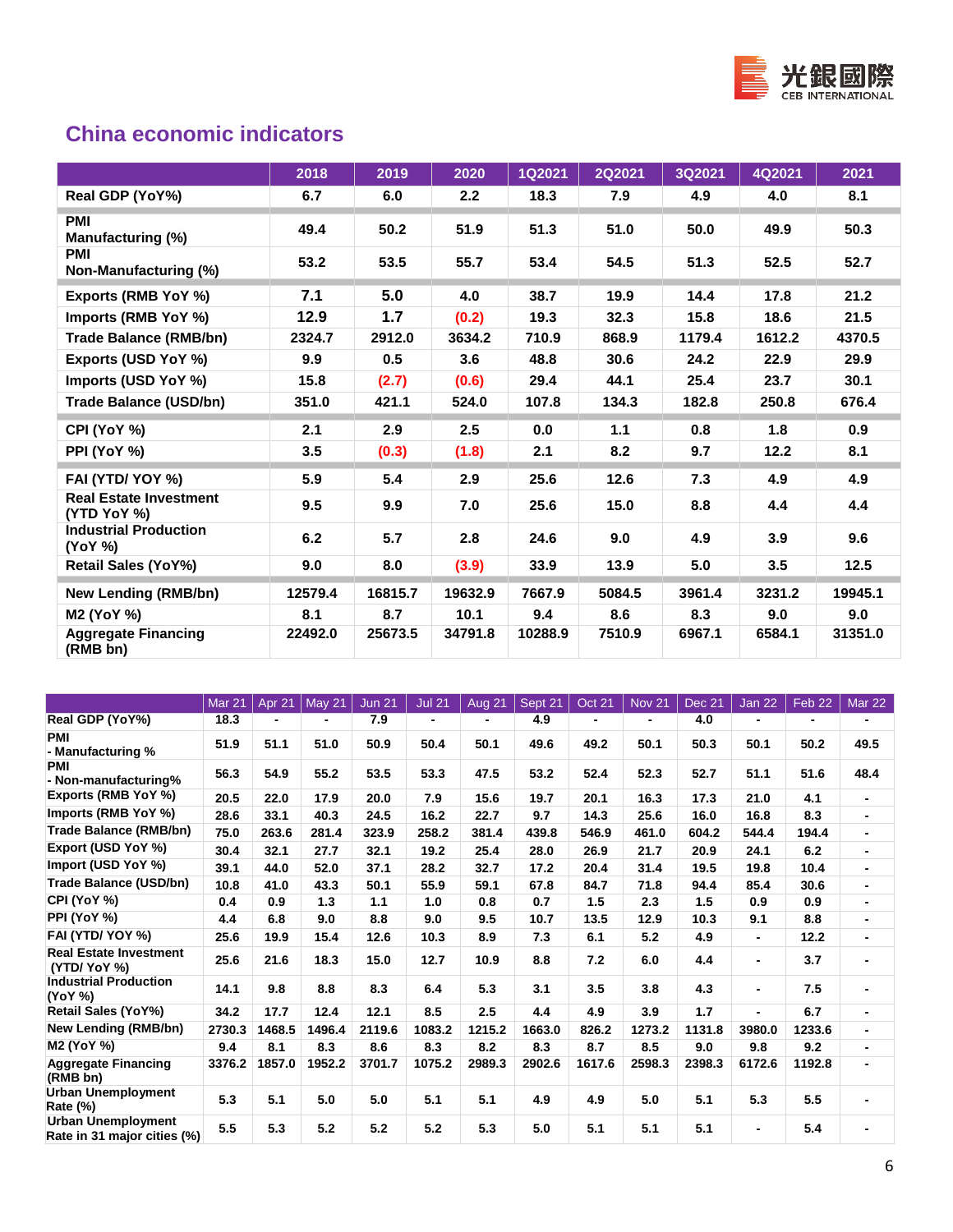

## **World Economic/Financial Indicators**

|                        | <b>Global Indices</b>          |       |                              | <b>Money market</b>              |              |
|------------------------|--------------------------------|-------|------------------------------|----------------------------------|--------------|
| <b>Index</b>           | <b>Closing</b><br><b>Price</b> | P/E   | <b>One Week</b><br>$chg(\%)$ |                                  | Yield $(\%)$ |
| <b>U.S.</b>            |                                |       |                              | <b>US Fed Fund Rate</b>          | 0.50         |
| <b>DJIA</b>            | 34,641.18                      | 18.26 | (1.85)                       | <b>US Prime Rate</b>             | 3.50         |
| <b>S&amp;P 500</b>     | 4,525.12                       | 23.28 | (2.30)                       | <b>US Discount Window</b>        | 0.50         |
| <b>NASDAQ</b>          | 14,204.17                      | 55.54 | (2.84)                       | <b>ECB Rate (Refinancing)</b>    | 0.00         |
| <b>EUR</b>             |                                |       |                              | <b>BOJ Policy Rate</b>           | (0.10)       |
| <b>FTSE 100</b>        | 7,613.72                       | 15.79 | 1.01                         | US Treasury (1 Mth)              | 0.1445       |
| <b>DAX</b>             | 14,424.36                      | 14.77 | (2.67)                       | US Treasury (1 Yr)               | 1.7168       |
| CAC40S                 | 6.645.51                       | 15.34 | (2.16)                       | US Treasury (5 Yr)               | 2.6955       |
| <b>STOXX EUR 600</b>   | 463.07                         | 16.17 | 0.21                         | US Treasury (10 Yr)              | 2.5469       |
| Asia                   |                                |       |                              | US Treasury (30 Yr)              | 2.5729       |
| <b>HSI</b>             | 22,502.31                      | 8.34  | 3.77                         | 1-Month LIBOR                    | 0.4286       |
| <b>HSCEI</b>           | 7,770.98                       | 7.38  | 5.07                         | 3 Month LIBOR                    | 0.9690       |
| <b>CSI300</b>          | 4,276.16                       | 15.40 | 2.43                         | Japan 1-Yr Gov. Bond             | (0.064)      |
| <b>SSE Composite</b>   | 3,282.72                       | 13.94 | 2.19                         | Japan 10-Yr Gov. Bond            | 0.219        |
| <b>SZSE Composite</b>  | 2,127.82                       | 30.89 | 0.67                         | German 1-Yr Gov. Bond            | (0.417)      |
| <b>NIKKEI 225</b>      | 27,787.98                      | 15.76 | (1.64)                       | German 10-Yr Gov, Bond           | 0.614        |
| <b>KOSPI</b>           | 2,759.20                       | 12.28 | 0.66                         | China LPR (1-year)               | 3.70         |
| <b>TWSE</b>            | 17,625.59                      | 13.28 | (0.29)                       | China 1-Yr Gov. Bond             | 2.138        |
| <b>S&amp;P/ASX 200</b> | 7,527.86                       | 18.26 | 0.85                         | China 5-Yr Gov. Bond             | 2.536        |
| <b>MSCI Index</b>      |                                |       |                              | China 10-Yr Gov. Bond            | 2.777        |
| <b>MSCI WORLD</b>      | 3,049.39                       | 20.33 | (1.97)                       | <b>O/N SHIBOR</b>                | 2.011        |
| <b>MSCI DEVELOPED</b>  | 711.83                         | 19.42 | (1.57)                       | 1-mth SHIBOR                     | 2.313        |
| <b>MSCI EMERGING</b>   | 1,156.75                       | 13.45 | 1.79                         | <b>HK Base rate</b>              | 0.0472       |
| <b>MSCI US</b>         | 4,333.91                       | 24.42 | (2.38)                       | <b>O/N HIBOR</b>                 | 0.0472       |
| <b>MSCI UK</b>         | 2,183.95                       | 15.56 | 1.28                         | 1-mth HIBOR                      | 0.2059       |
| <b>MSCI France</b>     | 189.94                         | 16.43 | (2.10)                       | <b>O/N CNH HIBOR</b>             | 2.4023       |
| <b>MSCI Germany</b>    | 152.07                         | 14.07 | (2.95)                       | 1-mth CNH HIBOR                  | 3.0420       |
| <b>MSCI China</b>      | 75.24                          | 12.59 | 3.31                         | <b>Corporate Bonds (Moody's)</b> |              |
| <b>MSCI Hong Kong</b>  | 14,502.09                      | 17.56 | 1.36                         | Aaa                              | 3.33         |
| <b>MSCI Japan</b>      | 1.201.07                       | 13.79 | (2.24)                       | Baa                              | 4.23         |

|                        | <b>Global Indices</b>          |       |                              | <b>Money market</b>              |           |                              |
|------------------------|--------------------------------|-------|------------------------------|----------------------------------|-----------|------------------------------|
| <b>Index</b>           | <b>Closing</b><br><b>Price</b> | P/E   | <b>One Week</b><br>$chg(\%)$ |                                  | Yield (%) | <b>One Week</b><br>$chg(\%)$ |
| U.S.                   |                                |       |                              | <b>US Fed Fund Rate</b>          | 0.50      | 0.00                         |
| <b>DJIA</b>            | 34,641.18                      | 18.26 | (1.85)                       | <b>US Prime Rate</b>             | 3.50      | 0.00                         |
| <b>S&amp;P 500</b>     | 4,525.12                       | 23.28 | (2.30)                       | <b>US Discount Window</b>        | 0.50      | 0.00                         |
| NASDAQ                 | 14,204.17                      | 55.54 | (2.84)                       | <b>ECB Rate (Refinancing)</b>    | 0.00      | 0.00                         |
| <b>EUR</b>             |                                |       |                              | <b>BOJ Policy Rate</b>           | (0.10)    | 0.00                         |
| <b>FTSE 100</b>        | 7,613.72                       | 15.79 | 1.01                         | <b>US Treasury (1 Mth)</b>       | 0.1445    | 0.0025                       |
| DAX                    | 14,424.36                      | 14.77 | (2.67)                       | US Treasury (1 Yr)               | 1.7168    | 0.0697                       |
| CAC40S                 | 6,645.51                       | 15.34 | (2.16)                       | US Treasury (5 Yr)               | 2.6955    | 0.1972                       |
| <b>STOXX EUR 600</b>   | 463.07                         | 16.17 | 0.21                         | US Treasury (10 Yr)              | 2.5469    | 0.1525                       |
| Asia                   |                                |       |                              | US Treasury (30 Yr)              | 2.5729    | 0.0718                       |
| HSI                    | 22,502.31                      | 8.34  | 3.77                         | 1-Month LIBOR                    | 0.4286    | (0.021)                      |
| HSCEI                  | 7,770.98                       | 7.38  | 5.07                         | <b>3 Month LIBOR</b>             | 0.9690    | (0.0273)                     |
| <b>CSI300</b>          | 4,276.16                       | 15.40 | 2.43                         | Japan 1-Yr Gov. Bond             | (0.064)   | (0.017)                      |
| <b>SSE Composite</b>   | 3,282.72                       | 13.94 | 2.19                         | Japan 10-Yr Gov. Bond            | 0.219     | (0.033)                      |
| <b>SZSE Composite</b>  | 2,127.82                       | 30.89 | 0.67                         | German 1-Yr Gov. Bond            | (0.417)   | 0.022                        |
| <b>NIKKEI 225</b>      | 27,787.98                      | 15.76 | (1.64)                       | German 10-Yr Gov. Bond           | 0.614     | (0.020)                      |
| <b>KOSPI</b>           | 2,759.20                       | 12.28 | 0.66                         | China LPR (1-year)               | 3.70      | 0.00                         |
| <b>TWSE</b>            | 17,625.59                      | 13.28 | (0.29)                       | <b>China 1-Yr Gov. Bond</b>      | 2.138     | 0.017                        |
| <b>S&amp;P/ASX 200</b> | 7,527.86                       | 18.26 | 0.85                         | China 5-Yr Gov. Bond             | 2.536     | (0.059)                      |
| <b>MSCI Index</b>      |                                |       |                              | China 10-Yr Gov, Bond            | 2.777     | (0.022)                      |
| <b>MSCI WORLD</b>      | 3,049.39                       | 20.33 | (1.97)                       | <b>O/N SHIBOR</b>                | 2.011     | 0.006                        |
| <b>MSCI DEVELOPED</b>  | 711.83                         | 19.42 | (1.57)                       | 1-mth SHIBOR                     | 2.313     | 0.005                        |
| <b>MSCI EMERGING</b>   | 1,156.75                       | 13.45 | 1.79                         | <b>HK Base rate</b>              | 0.0472    | 0.000                        |
| <b>MSCI US</b>         | 4,333.91                       | 24.42 | (2.38)                       | <b>O/N HIBOR</b>                 | 0.0472    | 0.000                        |
| <b>MSCI UK</b>         | 2,183.95                       | 15.56 | 1.28                         | 1-mth HIBOR                      | 0.2059    | (0.107)                      |
| <b>MSCI France</b>     | 189.94                         | 16.43 | (2.10)                       | <b>O/N CNH HIBOR</b>             | 2.4023    | (0.179)                      |
| <b>MSCI Germany</b>    | 152.07                         | 14.07 | (2.95)                       | 1-mth CNH HIBOR                  | 3.0420    | (0.055)                      |
| <b>MSCI China</b>      | 75.24                          | 12.59 | 3.31                         | <b>Corporate Bonds (Moody's)</b> |           |                              |
| <b>MSCI Hong Kong</b>  | 14,502.09                      | 17.56 | 1.36                         | Aaa                              | 3.33      | (0.18)                       |
| <b>MSCI Japan</b>      | 1,201.07                       | 13.79 | (2.24)                       | Baa                              | 4.23      | (0.17)                       |
|                        |                                |       |                              |                                  |           |                              |

**\* As of 2022/04/05 closing for all markets**

|                        | <b>Global Commodities</b> |              |                              | <b>Currency market</b>    |                  |  |
|------------------------|---------------------------|--------------|------------------------------|---------------------------|------------------|--|
|                        | Unit                      | <b>Price</b> | <b>One Week</b><br>$chg(\%)$ |                           | <b>Spot Rate</b> |  |
| <b>Energy</b>          |                           |              |                              | <b>US Dollar Index</b>    | 99.47            |  |
| <b>NYMEX WTI</b>       | USD/bbl                   | 101.96       | (2.19)                       | Euro/USD                  | 1.0970           |  |
| <b>ICE Brent Oil</b>   | USD/bbl                   | 106.64       | (3.26)                       | <b>GBP/USD</b>            | 1.3126           |  |
| <b>NYMEX Natural</b>   | USD/MMBtu                 | 6.03         | 13.04                        | <b>AUD/USD</b>            | 0.7626           |  |
| <b>BasicMetals</b>     |                           |              |                              | <b>USD/CAD</b>            | 1.2456           |  |
| <b>LME Aluminum</b>    | <b>USD/MT</b>             | 3,443.50     | 0.80                         | <b>USD/JPY</b>            | 122.89           |  |
| <b>CMX Copper</b>      | USD/lb.                   | 479.50       | 1.35                         | <b>USD/CHF</b>            | 0.9259           |  |
| <b>LME Steel Rebar</b> | <b>USD/MT</b>             | 942.00       | (2.84)                       | <b>USD/CNY Midpoint</b>   | 6.3482           |  |
| <b>LME Lead Cash</b>   | <b>USD/MT</b>             | 2,425.29     | 1.52                         | <b>USD/CNY</b>            | 6.3400           |  |
| <b>Precious Metals</b> |                           |              |                              |                           |                  |  |
| <b>CMX Gold</b>        | USD/T. oz                 | 1,928.90     | 0.87                         | <b>USD/CNY NDF-12-mth</b> | 6.4346           |  |
| <b>Gold Futures</b>    | USD/T. oz                 | 1,927.50     | 0.50                         | <b>USD/CNH</b>            | 6.3702           |  |
| <b>CMX Silver</b>      | USD/T. oz                 | 24.67        | 0.30                         | <b>USD/HKD</b>            | 7.8326           |  |
| <b>NYMEX Platinum</b>  | USD/T. oz                 | 984.10       | 0.74                         | <b>CNY/HKD</b>            | 1.2314           |  |
| <b>Agricultural</b>    |                           |              |                              | <b>CNH/HKD</b>            | 1.2296           |  |
| <b>CBOT Corn</b>       | USD/bu                    | 759.75       | 4.61                         | <b>USD/KRW</b>            | 1,212.70         |  |
| <b>CBOT Wheat</b>      | USD/bu                    | 1,045.25     | 3.06                         | <b>USD/TWD</b>            | 28.699           |  |
| <b>NYB-ICE Sugar</b>   | USD/lb.                   | 19.65        | 2.83                         | <b>USD/SGD</b>            | 1.3557           |  |
| <b>CBOT Soybeans</b>   | USD/bu.                   | 1,631.00     | (0.73)                       | <b>USD/INR</b>            | 75.33            |  |

**All data sources: Bloomberg**

| bal Commodities |              |                              | <u>Currenc</u> y market   |                  |                              |  |  |  |  |
|-----------------|--------------|------------------------------|---------------------------|------------------|------------------------------|--|--|--|--|
| <b>Unit</b>     | <b>Price</b> | <b>One Week</b><br>$chg(\%)$ |                           | <b>Spot Rate</b> | <b>One Week</b><br>$chg(\%)$ |  |  |  |  |
|                 |              |                              | <b>US Dollar Index</b>    | 99.47            | 1.09                         |  |  |  |  |
| USD/bbl         | 101.96       | (2.19)                       | Euro/USD                  | 1.0970           | (0.70)                       |  |  |  |  |
| USD/bbl         | 106.64       | (3.26)                       | <b>GBP/USD</b>            | 1.3126           | 0.22                         |  |  |  |  |
| USD/MMBtu       | 6.03         | 13.04                        | <b>AUD/USD</b>            | 0.7626           | 1.73                         |  |  |  |  |
|                 |              |                              | <b>USD/CAD</b>            | 1.2456           | (0.26)                       |  |  |  |  |
| <b>USD/MT</b>   | 3,443.50     | 0.80                         | USD/JPY                   | 122.89           | (0.50)                       |  |  |  |  |
| USD/lb.         | 479.50       | 1.35                         | <b>USD/CHF</b>            | 0.9259           | (1.06)                       |  |  |  |  |
| <b>USD/MT</b>   | 942.00       | (2.84)                       | <b>USD/CNY Midpoint</b>   | 6.3482           | (0.25)                       |  |  |  |  |
| <b>USD/MT</b>   | 2,425.29     | 1.52                         | <b>USD/CNY</b>            | 6.3400           | (0.44)                       |  |  |  |  |
|                 |              |                              |                           |                  |                              |  |  |  |  |
| USD/T. oz       | 1,928.90     | 0.87                         | <b>USD/CNY NDF-12-mth</b> | 6.4346           | (0.69)                       |  |  |  |  |
| USD/T. oz       | 1.927.50     | 0.50                         | <b>USD/CNH</b>            | 6.3702           | (0.17)                       |  |  |  |  |
| USD/T. oz       | 24.67        | 0.30                         | <b>USD/HKD</b>            | 7.8326           | 0.06                         |  |  |  |  |
| USD/T. oz       | 984.10       | 0.74                         | <b>CNY/HKD</b>            | 1.2314           | 0.12                         |  |  |  |  |
|                 |              |                              | <b>CNH/HKD</b>            | 1.2296           | 0.24                         |  |  |  |  |
| USD/bu          | 759.75       | 4.61                         | <b>USD/KRW</b>            | 1,212.70         | (0.57)                       |  |  |  |  |
| USD/bu          | 1,045.25     | 3.06                         | USD/TWD                   | 28.699           | 0.30                         |  |  |  |  |
| USD/lb.         | 19.65        | 2.83                         | <b>USD/SGD</b>            | 1.3557           | (0.29)                       |  |  |  |  |
| USD/bu.         | 1,631.00     | (0.73)                       | <b>USD/INR</b>            | 75.33            | (1.10)                       |  |  |  |  |